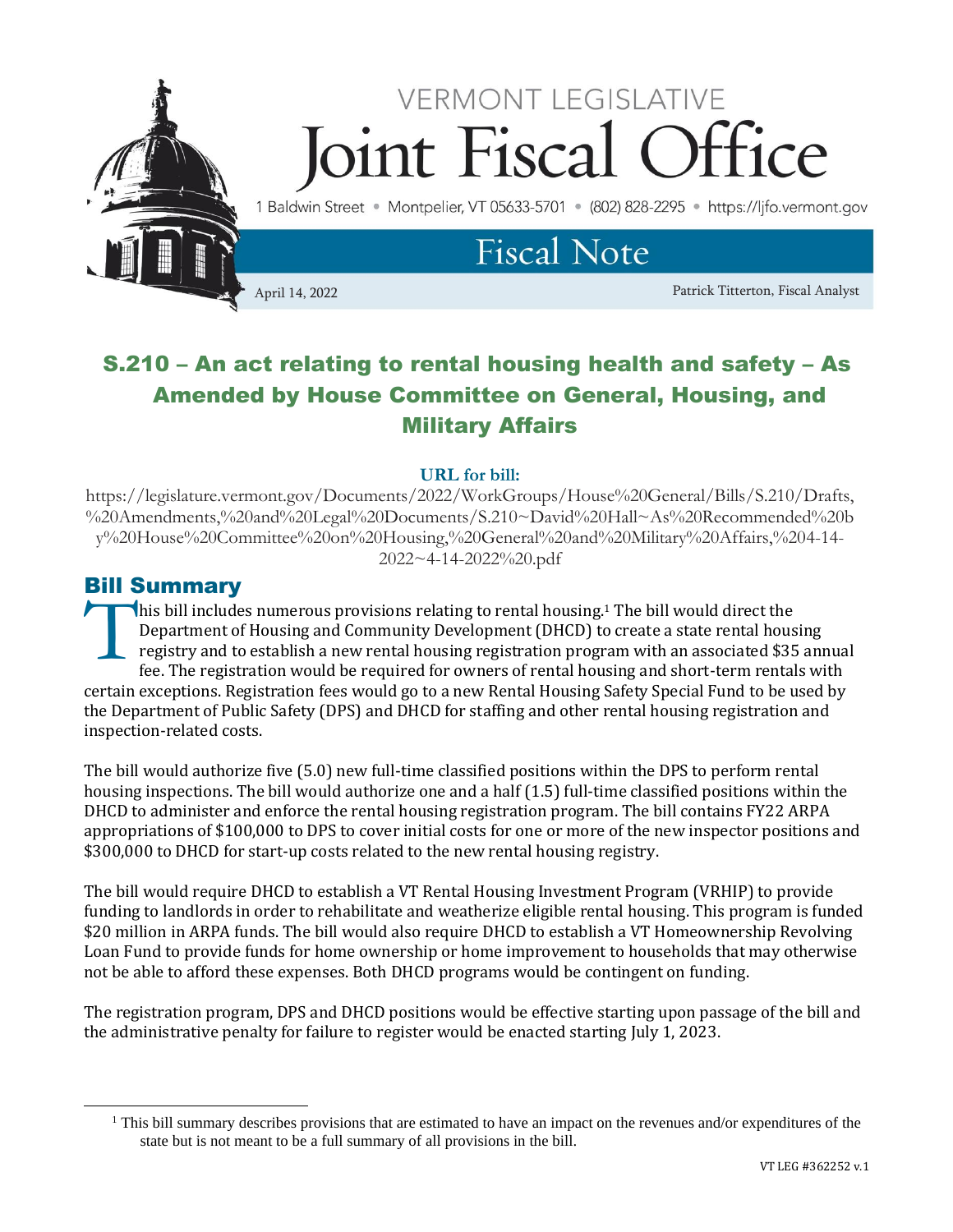## Fiscal Summary

This bill is expected to increase state revenues by \$840,000 in FY2023, growing to \$1.05 million in FY2024 and up to \$1.26 million thereafter. These revenues will flow to the new Rental Housing Safety Special Fund.

The bill also contains appropriations of ARPA dollars totaling \$20,400,000 in FY2022.

| Revenues/Appropriations               |                                 | <b>FY22</b>  | <b>FY23</b> | <b>FY24</b> | <b>Future Years*</b> |
|---------------------------------------|---------------------------------|--------------|-------------|-------------|----------------------|
|                                       | <b>Impact on State Revenues</b> |              |             |             |                      |
| Rental housing registration fees - to |                                 |              | \$840,000   | \$1,050,000 | $$1,260,000 -$       |
| Rental Housing Safety fund            |                                 |              |             |             | \$1,680,000          |
|                                       | <b>State Appropriations</b>     |              |             |             |                      |
| ** $ARPA$ – DFS (sec. 15)             |                                 | \$100,000    |             |             |                      |
| *** $ARPA - DHCD$ (sec. 15)           |                                 | \$300,000    |             |             |                      |
| ARPA - DHCD VRHIP (sec. 15)           |                                 | \$20,000,000 |             |             |                      |
| <b>Total Appropriations</b>           |                                 | \$20,400,000 |             |             |                      |

*\*Future year revenues dependent on outreach and participation. The revenue range reflects different participation rates. \*\*On-time startup funding to hire one or more Inspector positions* 

*\*\*\*One-time startup funding to hire one or more of the positions authorized to administer ad enforce registry requirements*

## Fiscal Provisions

### **Department of Public Safety Appropriations**

The Division of Fire Safety (DFS), a part of the Dept. of Public Safety (DPS), would gain authority to inspect "rental housing" as defined in 9 V.S.A. §4451 and "short-term rental housing" as defined in 18 V.S.A. §4301. Five new full-time positions would be authorized to perform inspections. The bill would appropriate \$100,000 of funding from the ARPA funds in FY22 to fund initial hiring of some of the new positions at DPS. The bill would authorize DPS to hire additional positions as revenues become available from fees from rental registrations. DPS has estimated that the full annualized cost for all five new positions would be approximately \$550,000, but this cost will likely be less in FY23 as only one or two of the new positions would likely be filled initially.

#### **Department of Housing and Community Development Appropriations**

The Dept. of Housing and Community Development (DHCD) within the Agency of Commerce and Community Development (ACCD) would be required to create a rental housing registry. DHCD would be required to collect certain information on rental housing and would be authorized to levy a \$35 annual fee for each registration. One and a half new full-time positions would be authorized to administer and enforce the registration requirements. The bill would establish an appropriation of \$300,000 from ARPA funds in FY22 to fund initial hiring of some of the new positions at DHCD. Registry fee revenue would be used to fund these positions in future years. The bill would authorize DHCD to hire additional positions as revenues are available from rental registrations.

### **Rental Housing Registration Fee**

As noted above, DHCD would be authorized to levy a \$35 annual fee for each rental housing registration. Owners of rental housing and short-term rentals would be required to register and pay the fee, unless already registered through a municipality or other entity. Revenues from the fee would go to the new Rental Housing Safety Special Fund. The bill would establish a \$200 penalty per unit for owners that knowingly fail to register and pay the fee, effective July 1, 2023

Based on data in a report from DHCD (written by the VT Housing Finance Agency) there are approx. 80,000